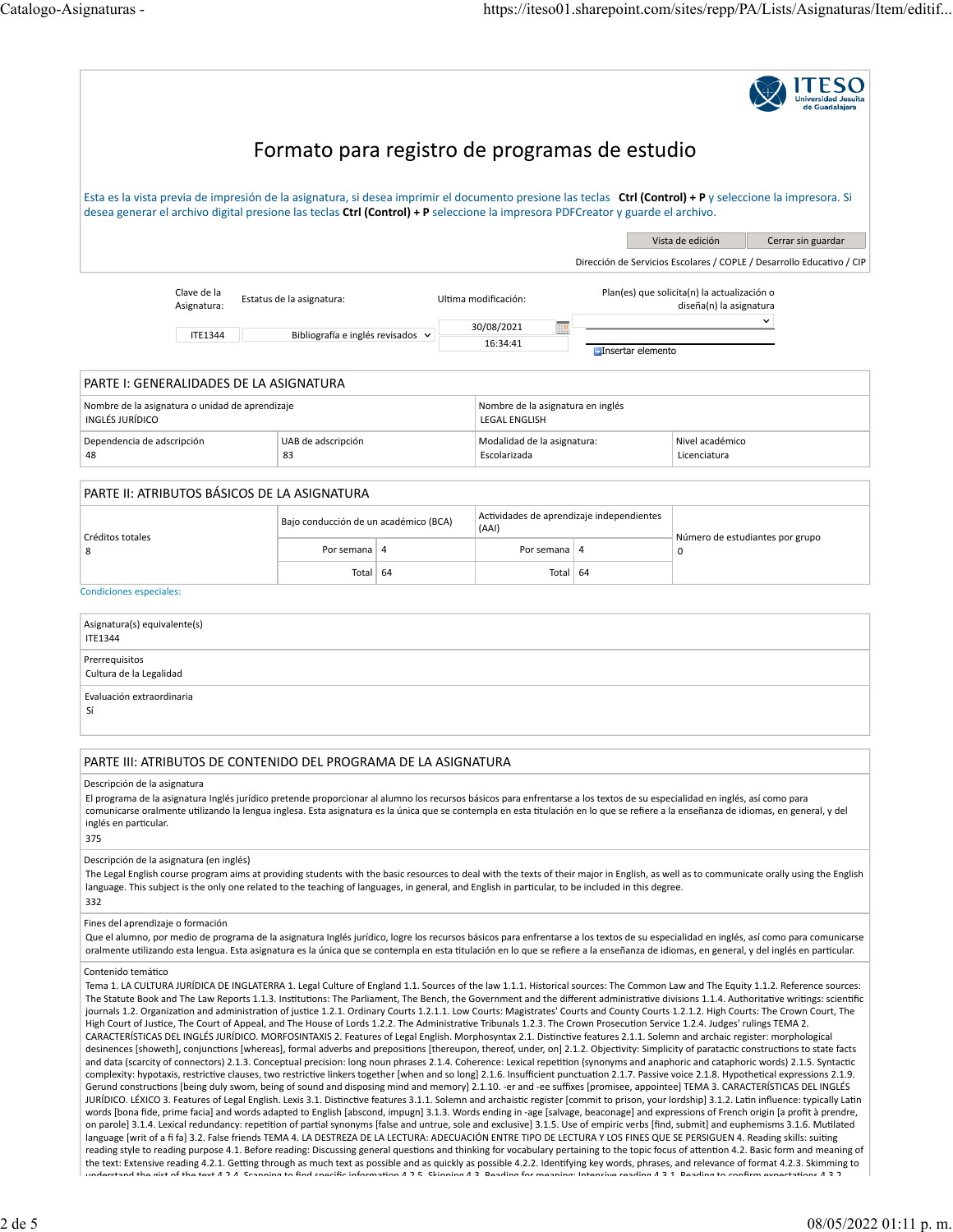understand the gist of the text 4.2.4. Scanning to find specific informa�on 4.2.5. Skipping 4.3. Reading for meaning: Intensive reading 4.3.1. Reading to confirm expecta�ons 4.3.2. Careful reading for detailed understanding 4.3.2.1. Finding the part of the text that gives the correct information 4.3.2.2. Explaining what some words refer to in the text 4.3.2.3. Putting texts and extracts in the correct order 4.3.3. Distinguishing the main ideas and the supporting detail 4.3.4. Distinguishing statements of fact and opinion 4.3.5. Distinguishing crucial and irrelevant words for understanding a text 4.3.6. Deducing meaning from context: using all available sources to understand meaning 4.3.6.1. Recogni�on of gramma�cal and discursive features 4.3.6.2. Using contextual clues 4.3.6.3. Word-building: recognising root words, suffixes, prefixes, and word families 4.3.6.4. Reading and underlining 4.3.6.5. Making notes on the main ideas 4.3.6.6. Inferring meaning and checking at the dictionary 4.3.6.7. Explaining the meaning of words or phrases using the dictionary if necessary 4.4. Oral communication practice and reading 4.4.2. Language functions 4.4.2.1. Talking about facts and temporary states and activitie

### **Ac�vidades de aprendizaje**

#### **Ac�vidades de aprendizaje bajo conducción de un académico (BCA)**

- **En el aula**
- Búsqueda y análisis de información obtenida en fuentes documentales.<&>
- Elaboración de recursos discursivos o gráficos para organizar y comunicar ideas centrales de la información presentada en clase.<&>
- Análisis de información obtenida en congresos, simposios, entrevistas a expertos en la disciplina.<&>
- Par�cipación en seminarios o sesiones grupales de análisis y discusión.<&>
- Análisis y solución de casos.<&>
- Realización de ejercicios y prác�cas para el desarrollo de destrezas y habilidades específicas.<&>
- Presentación de productos o resultados del trabajo que sintetizan o demuestran lo aprendido.<&>
- Lectura y traducción de textos.<&>
- Análisis de productos comunicacionales, estéticos o culturales presentados en clase.<&>
- Presentación de informes de investigación empírica.<&>
- Autoevaluación de los aprendizajes y del logro de los propósitos del curso.<&>

**En el laboratorio**

### **En el taller**

#### **En otros espacios (bajo conducción de un académico)**

• Realización de prác�cas y ejercicios de simulación.<&>

• Presentación de avances, productos o resultados del proyecto a los actores del contexto de intervención.<&>

#### **Ac�vidades de aprendizaje independientes (AAI)**

- Búsqueda y análisis de información obtenida en fuentes documentales.<&>
- Elaboración de recursos discursivos o gráficos para organizar y comunicar ideas centrales de la información presentada en clase.<&>
- Análisis de información obtenida en congresos, simposios, entrevistas a expertos en la disciplina.<&>
- Realización de ejercicios y prác�cas para el desarrollo de destrezas y habilidades específicas.<&>
- Realización de ejercicios y prácticas para el desarrollo de destrezas y habilidades específicas.<&>
- Diseño y elaboración de productos.<&>
- Par�cipación en grupos virtuales de trabajo y discusión mediante el uso de tecnologías de información.<&>
- Par�cipación en seminarios o sesiones grupales de análisis y discusión.<&>
- Análisis y solución de casos.<&>
- Elaboración de monografías, ensayos o síntesis conceptuales sobre temas específicos.<&>
- Elaboración de resúmenes, reseñas o informes de lectura.<&>
- Lectura y traducción de textos.<&>
- Análisis de productos comunicacionales, estéticos o culturales.<&>

### Criterios de evaluación

Exámenes de conocimiento: 30% Reportes de lectura: 30% Trabajo final: 40%

## REFERENCIAS DOCUMENTALES PROPUESTAS A BIBLIOTECA

ORDEN TIPO | TÍTULO | AUTOR(ES) | EDITORIAL |AÑO | ISBN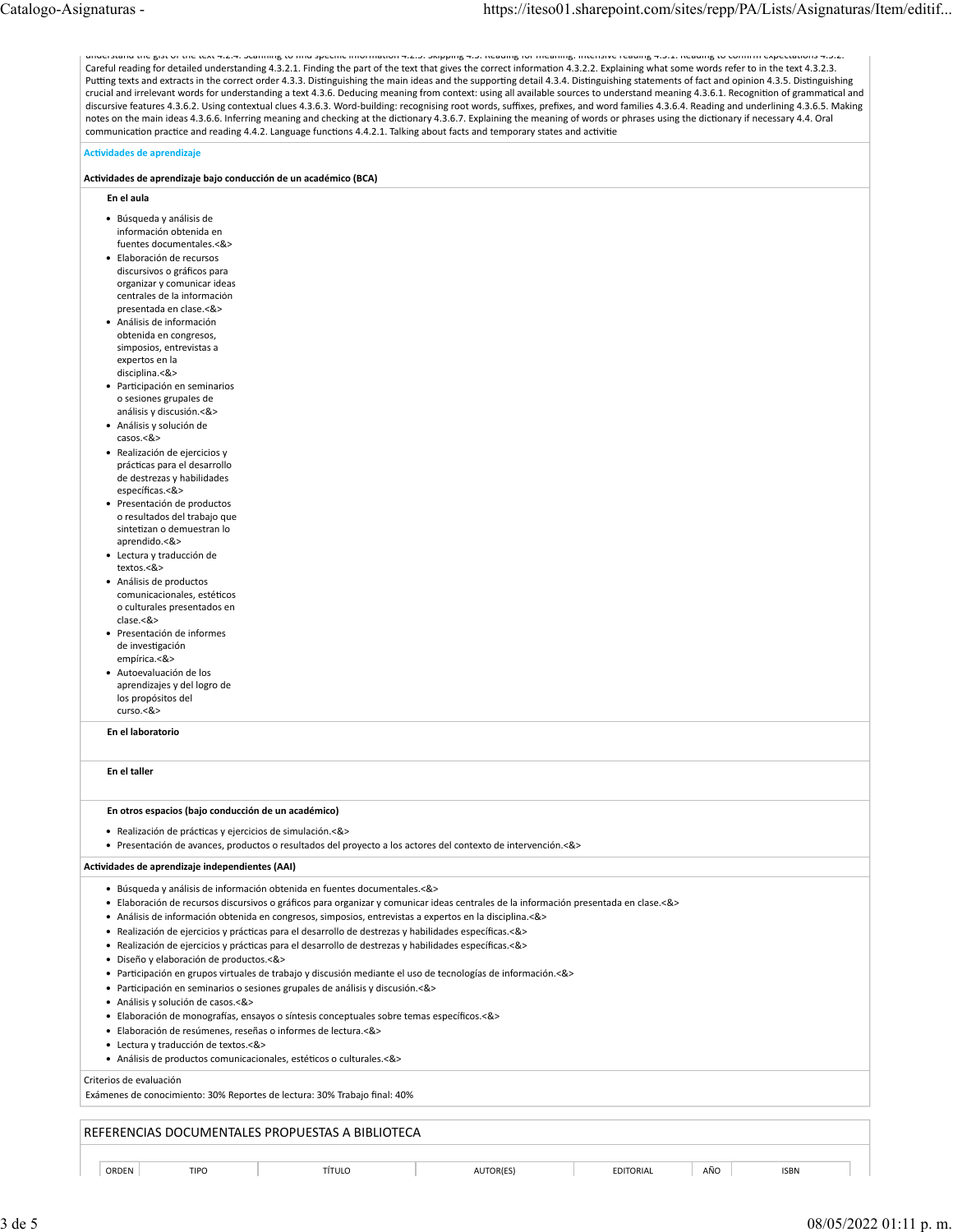|   | Libro             | <b>Blacks Law Dictionary</b>                                         | Garner Bryan A                          | <b>Thomson Reuters</b>         | 2016 |               |
|---|-------------------|----------------------------------------------------------------------|-----------------------------------------|--------------------------------|------|---------------|
|   | Libro             | Introduction to the Law and the<br>Legal System of the United States | Burnham, William                        | West Academic<br>Publishing    | 2016 | 9781634602075 |
|   | Libro             | The Oxford Handbook of<br>Comparative Law                            | Reimann Mathias; Zimmermann<br>Reinhard | <b>Oxford University Press</b> | 2019 | 9780198810230 |
| 4 | Libro             | Sistemas Jurídicos<br>Contemporaneos                                 | Sirvent Gutiérrez, Consuelo             | Porrúa-UNAM                    | 2018 | 9789700767826 |
|   | Libro             | Sistemas Jurídicos<br>Contemporaneos                                 | Sirvent Gutiérrez, Consuelo             | Porrúa                         | 2020 | 9789700767826 |
| 6 | Libro electrónico | American Law: An Introduction                                        | FRIEDMAN. L. M.: HAYDEN. G. M.          | Oxford University Press        | 2016 | 9780190460594 |

## REFERENCIAS DOCUMENTALES PARA REGISTRO SEP

(Se muestran las asignaturas que fueron validadas por Biblioteca (DIA) o las que se tenían anteriormente registradas)

|                    | Las siguientes tres referencias básicas se registrarán ante SEP |
|--------------------|-----------------------------------------------------------------|
| <b>TIPO</b>        | Libro                                                           |
| <b>TÍTULO</b>      | Sistemas Jurídicos Contemporaneos                               |
| <b>AUTOR</b>       | Sirvent Gutiérrez, Consuelo                                     |
| EDITORIAL          | Porrúa                                                          |
| AÑO                | 2020                                                            |
| <b>ISBN o ISSN</b> | 9789700767826                                                   |
|                    |                                                                 |
| <b>TIPO</b>        | Libro electrónico                                               |
| <b>TÍTULO</b>      | American Law : An Introduction                                  |
| <b>AUTOR</b>       | FRIEDMAN, L. M.; HAYDEN, G. M                                   |
| <b>EDITORIAL</b>   | <b>Oxford University Press</b>                                  |
| AÑO                | 2016                                                            |
| <b>ISBN o ISSN</b> | 9780190460594                                                   |
|                    |                                                                 |
| <b>TIPO</b>        | Libro                                                           |
| <b>TÍTULO</b>      | The Oxford Handbook of Comparative Law                          |
| <b>AUTOR</b>       | Reimann Mathias; Zimmermann Reinhard                            |
| <b>EDITORIAL</b>   | <b>Oxford University Press</b>                                  |
| AÑO                | 2019                                                            |
| <b>ISBN o ISSN</b> | 9780198810230                                                   |

# REFERENCIAS COMPLEMENTARIAS

| <b>TIPO</b>        |                                |
|--------------------|--------------------------------|
| <b>TÍTULO</b>      | DICTIONARY OF LAW. TEDDINGTON  |
| <b>AUTOR</b>       | COLLIN, P. H                   |
| EDITORIAL          |                                |
| AÑO                | 1998                           |
| <b>ISBN o ISSN</b> |                                |
|                    |                                |
| <b>TIPO</b>        |                                |
| <b>TÍTULO</b>      | OXFORD PRACTICE GRAMMAR        |
| <b>AUTOR</b>       | EASTWOOD                       |
| EDITORIAL          | <b>Oxford University Press</b> |
| AÑO                | 1992                           |
| ISBN o ISSN        |                                |
|                    |                                |
| <b>TIPO</b>        |                                |
| $ -$               |                                |